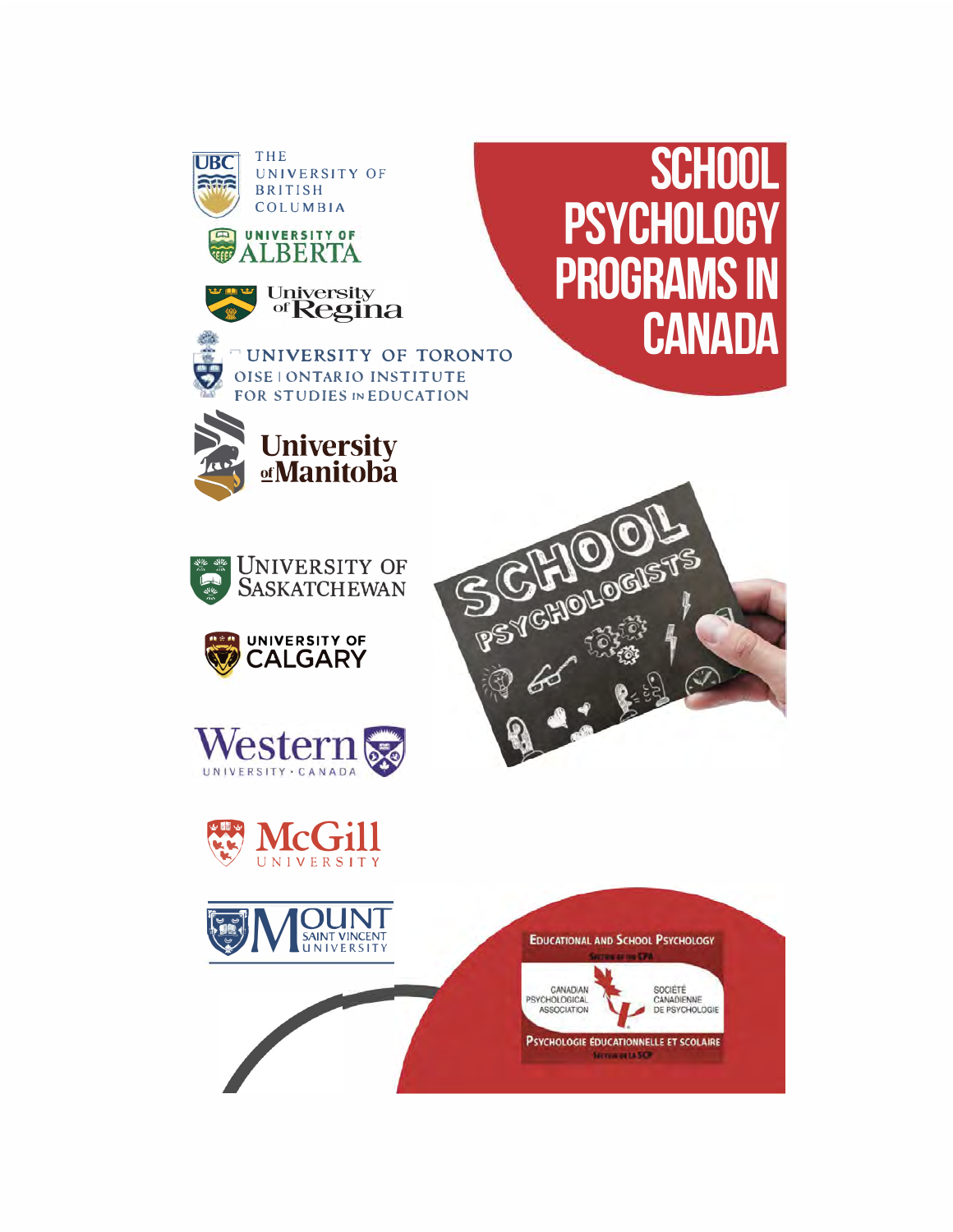**1) M.Ed.** The M.Ed. is a terminal degree that prepares students for provincial certification as a School Psychologist with the British Columbia Association of School Psychologists (BCASP). **2) M.A.** The M.A. program prepares graduates for admission into the Ph.D. program. The program includes coursework, practical experiences, and a thesis. **3) Ph.D.** The Ph.D. program is accredited by the Canadian Psychological Association and prepares graduates to become doctoral-level psychologists. https://ecps.educ.ubc.ca/sacp/graduateprograms/



#### **Licensing Information: Master's**

Title: Certified School Psychologist Membership: BCASP https://bcasp.ca/ **Doctoral** 

Title: Psychologist Membership: College of Psychologists of British Columbia https:// collegeofpsychologists. c.ca/

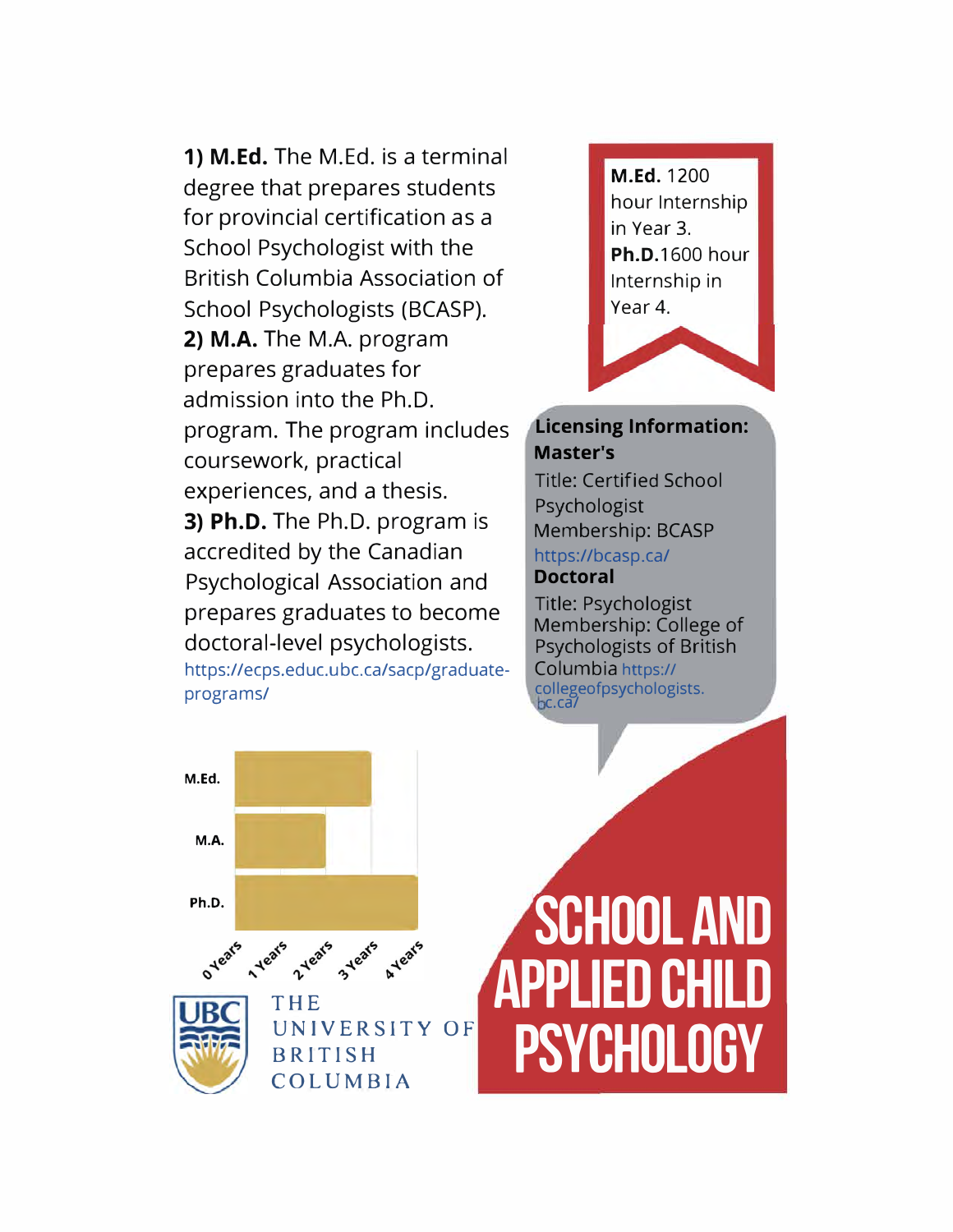**1) M.A.** The M.A. prepares graduates for entry into the Ph.D. program. The program includes coursework, practical experiences, and a thesis. *The M.A. and Ph.D. programs are designed as one coherent program.*

**2) Ph.D.** The Ph.D. program is accredited by the Canadian Psychological Association and prepares graduates to become doctoral-level psychologists. https://www.oise.utoronto.ca/aphd/Home/C urrent\_Students/About\_SCCP/index.html

**FOR STUDIES IN EDUCATION** 



**Licensing Information: Master's**  Title: Psychological Associate Membership: College of Psychologists of Ontario **Doctoral**  Title: Psychologist Membership: College of Psychologists of Ontario https://cpo.on.ca/

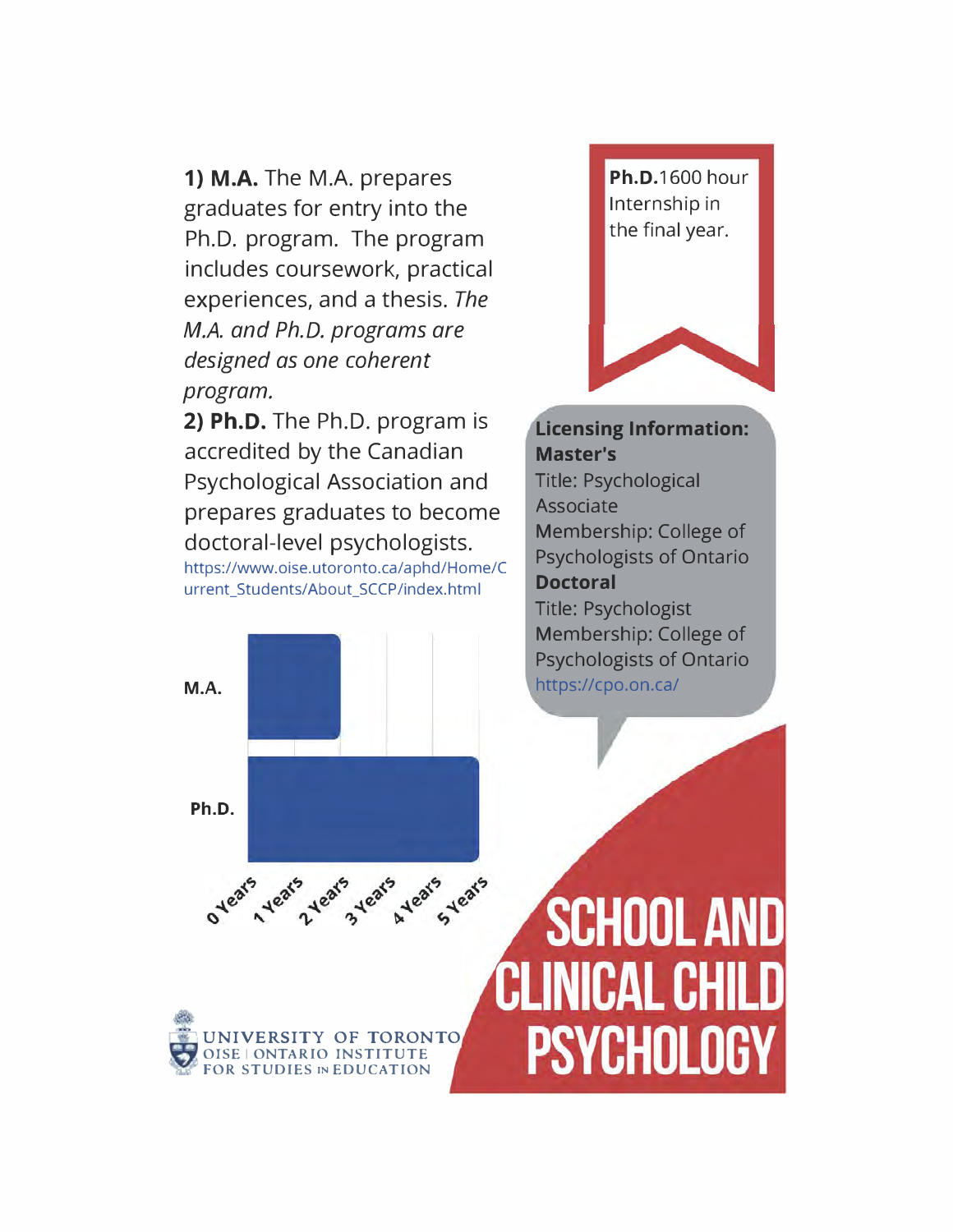1) M.A. The M.A. program includes coursework, practical experiences, and a thesis. The program prepares graduates to work as School Psychologists in Nova Scotia. https://www.msvu.ca/aca demics/faculty-ofeducation/graduateprograms-in-

education/school-

psychology/

M.A.: 500 hour Internship in Year 2.

#### **Licensing Information:**

**Master's or Doctoral**  Title: Psychologist Membership: The Nova Scotia Board of Examiners in Psychology. https://www.nsbep.org/



## **SCHOOL PSYCHOLOGY**

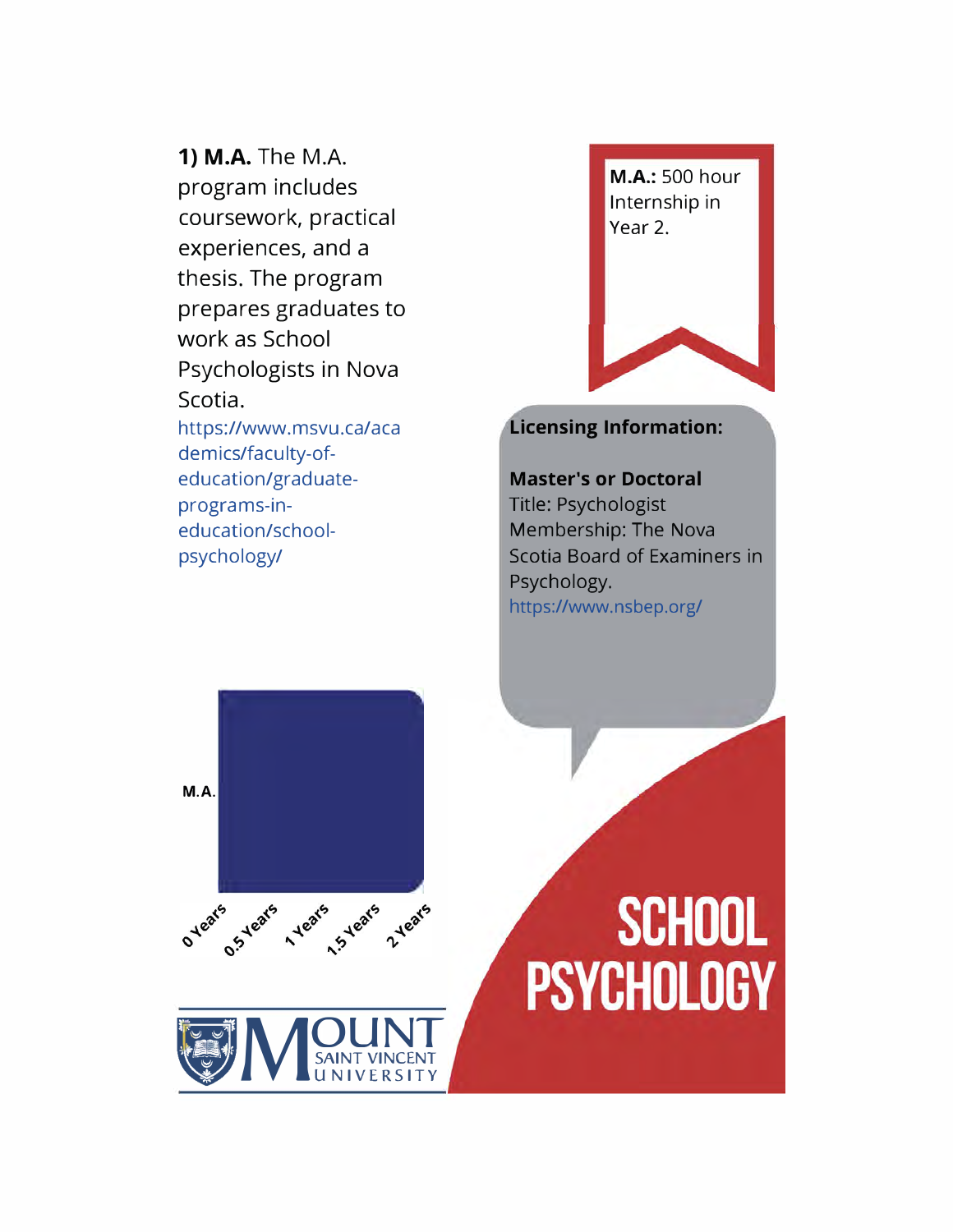**1) M.A.** The M.A. program requires coursework and a research project. The program prepares graduates for entry into the Ph.D. program.

**2) Ph.D.** The Ph.D. program prepares graduate students to work as School Psychologists and is accredited by the Ordre des psychologues du Québec and the Canadian Psychological Association. https://www.mcgill.ca/eduecp/programs/schoolpsych



#### **Licensing Information:**

#### **Doctoral**

Title: Psychologist Membership: Ordre des psychologues du Québec https:// www.ordrepsy.qc.ca/

**M.A. Ph.D.** 





## SCHOOL/ APPLIED CHILD **PSYCHOLOGY**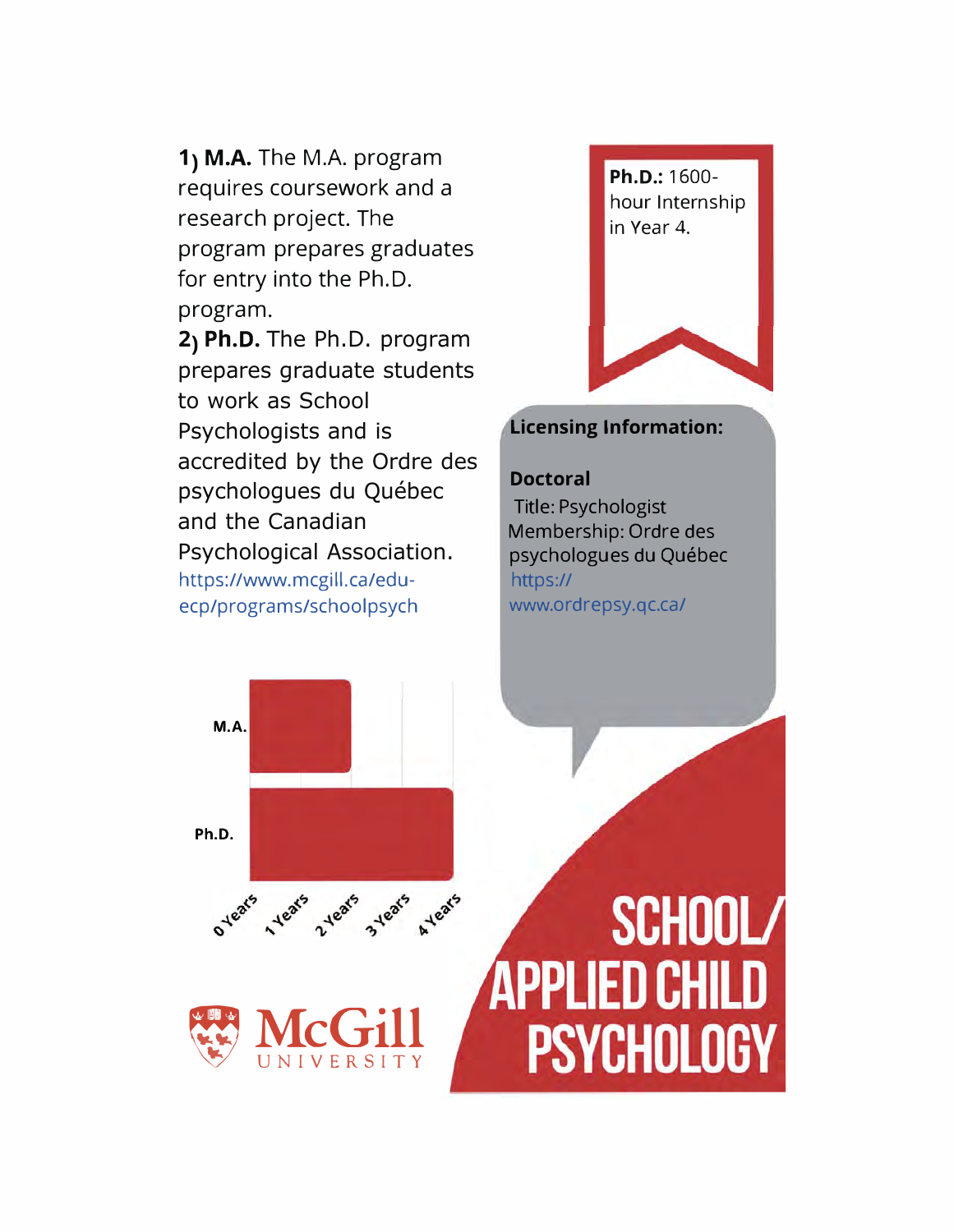**1) M.A.** The M.A. program includes coursework and a thesis requirement. The program also prepares graduates for entry into the Ph.D program.

**2) Ph.D.** The Ph.D. program prepares graduates to work as School Psychologists and for registration with the College of Psychologists of Ontario. https://www.edu.uwo.ca/graduateeducation/program/ma/appliedpsychology.html

**M.A.**

**Ph.D.** 

O Years

**Heats** 

2 years

**estern** 



#### **Licensing Information: Master's**

Title: Psychological Associate Membership: College of Psychologists of Ontario

#### **Doctoral**

AYears

3 Years

Title: Psychologist Membership: College of Psychologists of Ontario https://cpo.on.ca/

**SCHOOL AND** APPLIED CHILD **PSYCHOLOGY**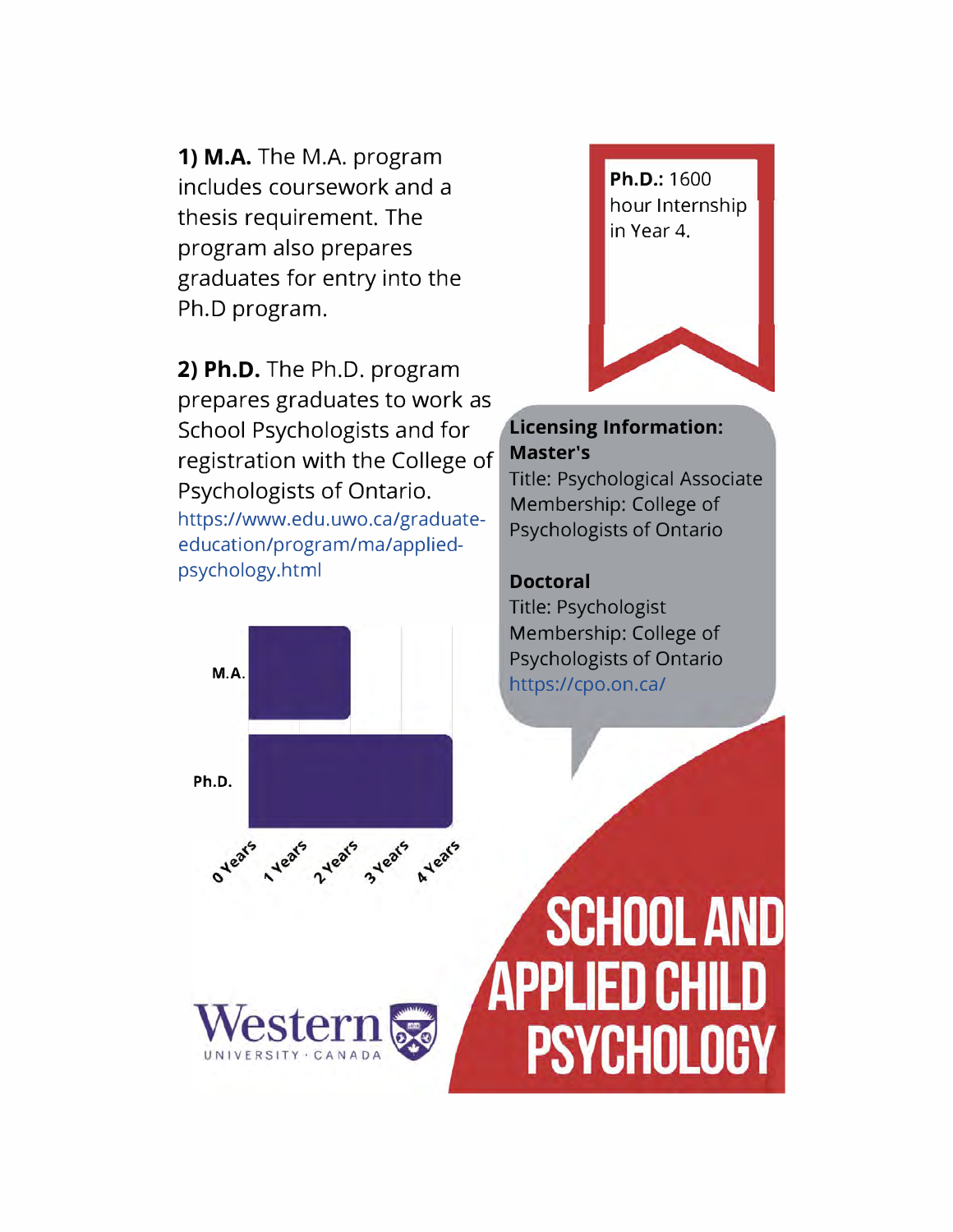**1) M.Ed.** The M.Ed. is a blended course-based program designed for those who are interested in working as School Psychologists.

https://grad.ucalgary.ca/futurestudents/explore-programs/school-and-appliedpsychology-med-course

**2) M.Sc.** The M.Sc. program includes coursework, practical

#### experiences, and a

#### thesis requirement.

https://werklund.ucalgary.ca/graduateprograms/currentstudents/programs/masters/Msc-School-Applied-Child-Psychology

#### **3) Ph.D.** The Ph.D. program builds upon the skills learned

in the M.Sc., and prepares graduates to work as School Psychologists.

https://werklund.ucalgary.ca/graduateprograms/futurestudents/programs/doctoral/school-appliedchild

in Year 3. **Ph.D.:** 1600 hour Internship in Year 4.

**M.Ed.:** 1200

hour Internship

#### **Licensing Information:**

#### **Master's or Doctoral**

Title: Psychologist Membership: College of Alberta Psychologists https://www.cap.ab.ca/

**M.Ed. M.Sc. Ph.D.**  AYears **O** years Years 2 years 3 years **- UNIVERSITY OF**

**.CALGARY**

# **SCHOOL AND APPLIED CHILD PSYCHOLOGY**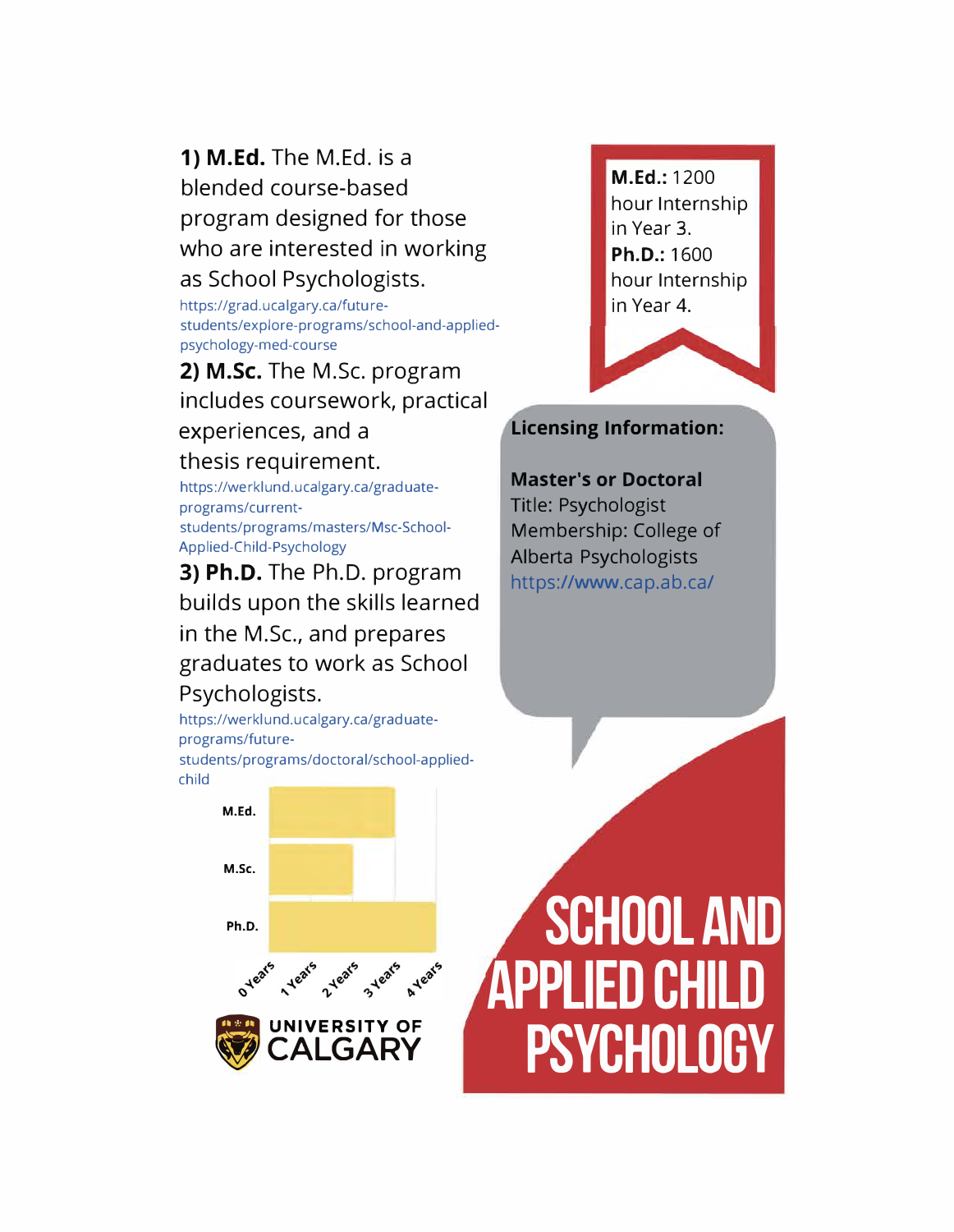1) M.Ed. The goal of the M.Ed. program is to prepare graduates to work as registered psychologists in the province of Saskatchewan. The program includes coursework and a thesis requirement.

https://programs.usask.ca/gradstudies/educational-psychologyspecial-education/spec-edcounselling-thesis.php



#### **Licensing Information: Master's**

**Title: Registered Psychologist** Membership: Saskatchewan **College of Psychologists** 

#### **Doctoral**

**Title: Registered Doctoral** Psychologist Membership: Saskatchewan **College of Psychologists** http://www.skcp.ca/

M.Ed.



ovears of years years 2 years

## **SCHOOL AND COUNSELLING PSYCHOLOGY**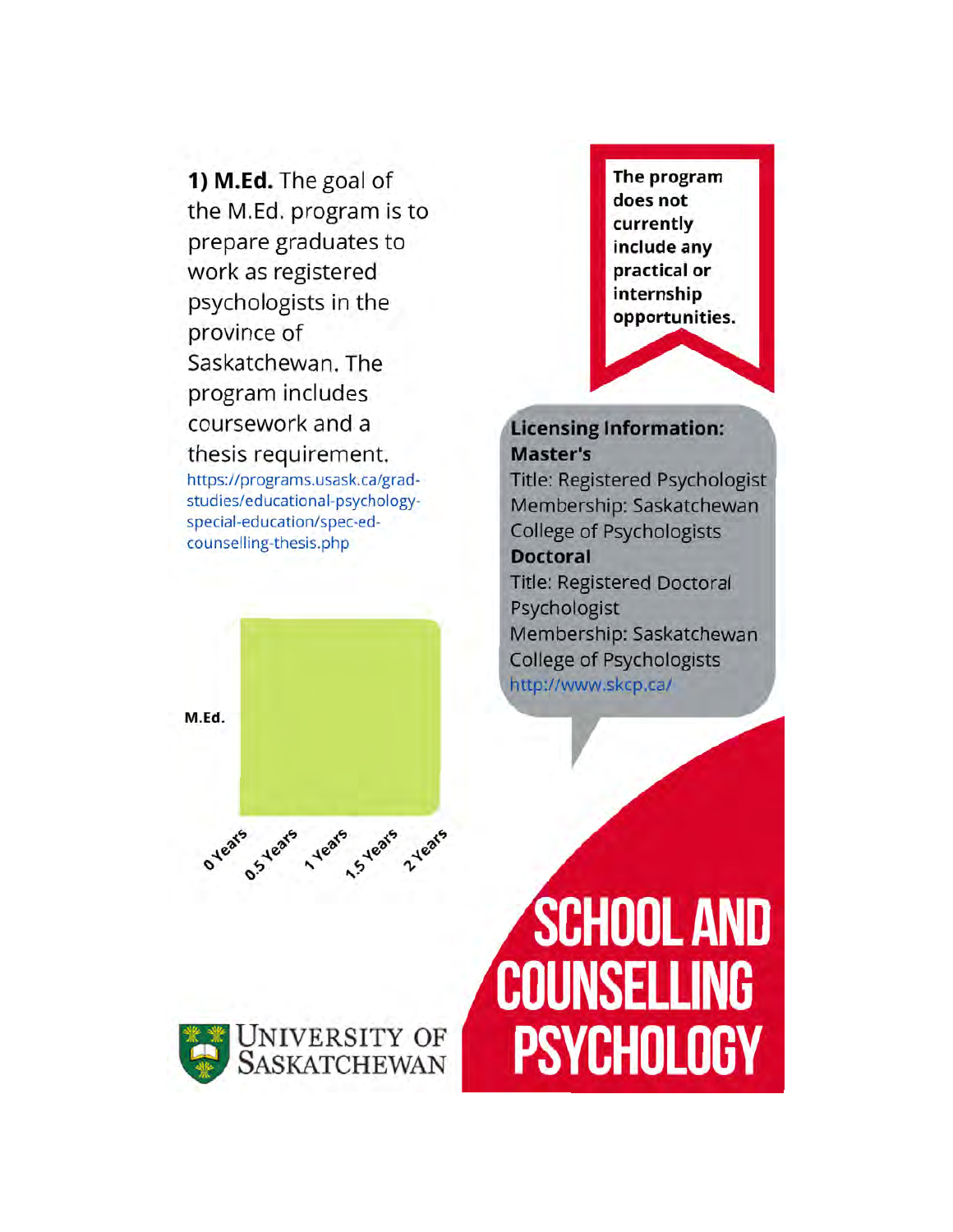1) M.Ed. The M.Ed. is a thesisbased program that includes coursework and practical experiences that help to prepare graduates for entry into the Ph.D. program. 2) Ph.D. The Ph.D. program is accredited by the Canadian Psychological Association and prepares graduates to become doctoral-level psychologists. https://www.ualberta.ca/educationalpsychology/graduate-programs/schooland-clinical-child-psychology/index.html

Ph.D.1600 hour Internship in Year 4.

#### **Licensing Information:**

**Master's or Doctoral** Title: Psychologist Membership: College of Alberta Psychologists https://www.cap.ab.ca/

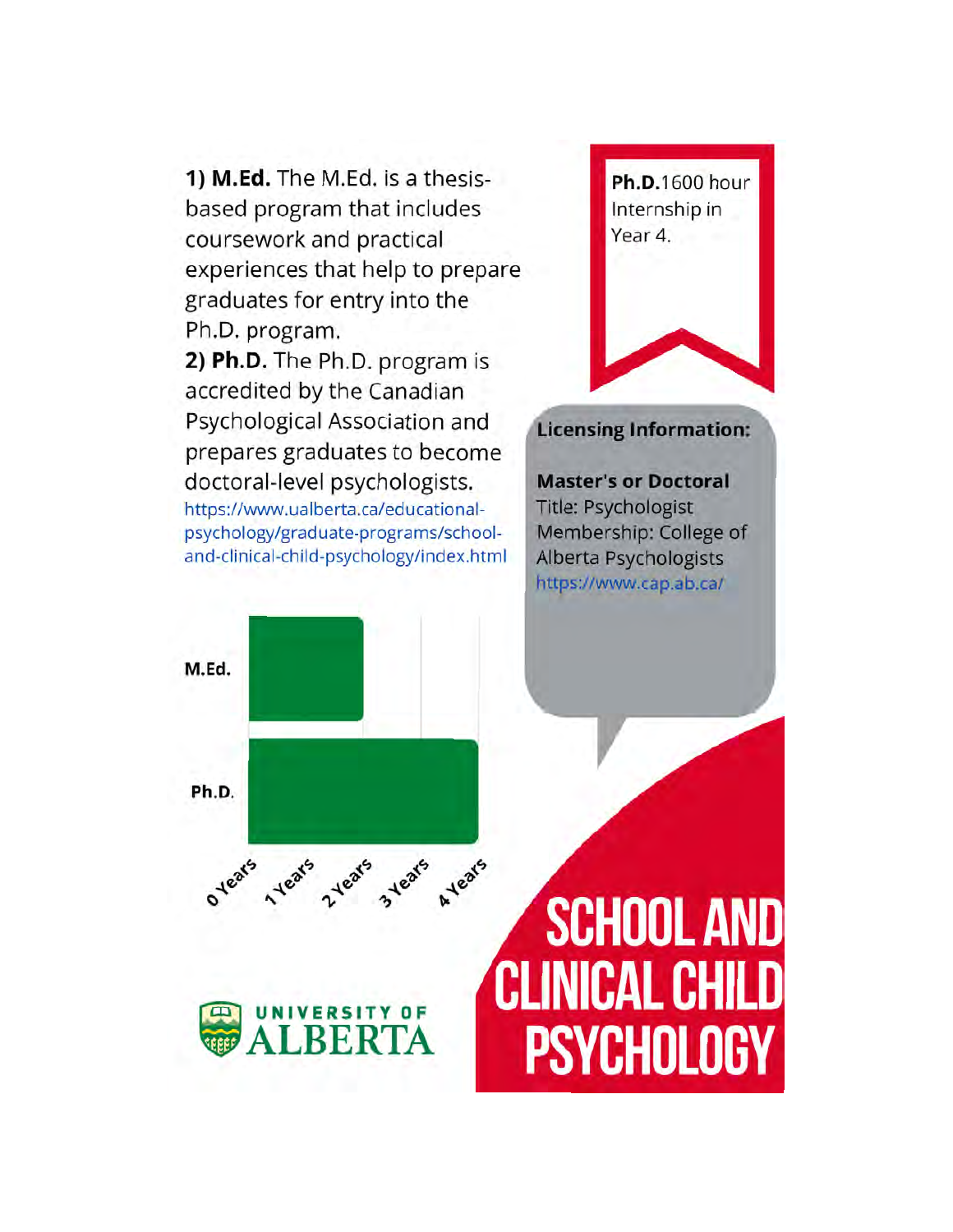#### **1) M.A. Non-Thesis** The

M.A. non-thesis program includes coursework and comprehensive examinations at the end of each year.

#### **2) M.A. Thesis** The M.A

Thesis program includes the same course requirements as the M.A. non-thesis with the addition of graduate-level statistics and a research thesis.

https://home.cc.umanitoba.ca/~p sycarea/programs/school/index. html

**M.A. Non-Thesis and Thesis:** Two practical opportunities.

#### **Licensing Information: Master's**

Title: School Psychologist (Professional Certification) Membership: Manitoba Education https://www.edu.gov.mb.ca/k12/prof cert/certificates/othercertificates/clini cian.htm

#### Master**'**s

Title: Psychological Associate Membership: Psychological Association of Manitoba **Doctoral**  Title: Psychologist Membership: Psychological Association of Manitoba https://www.cpmb.ca/

**M.A. Non-Thesis**

**M.A. Thesis**

**0 Years 1 Years 2 Years 3 Years** 



## **SCHOOL PSYCHOLOGY**